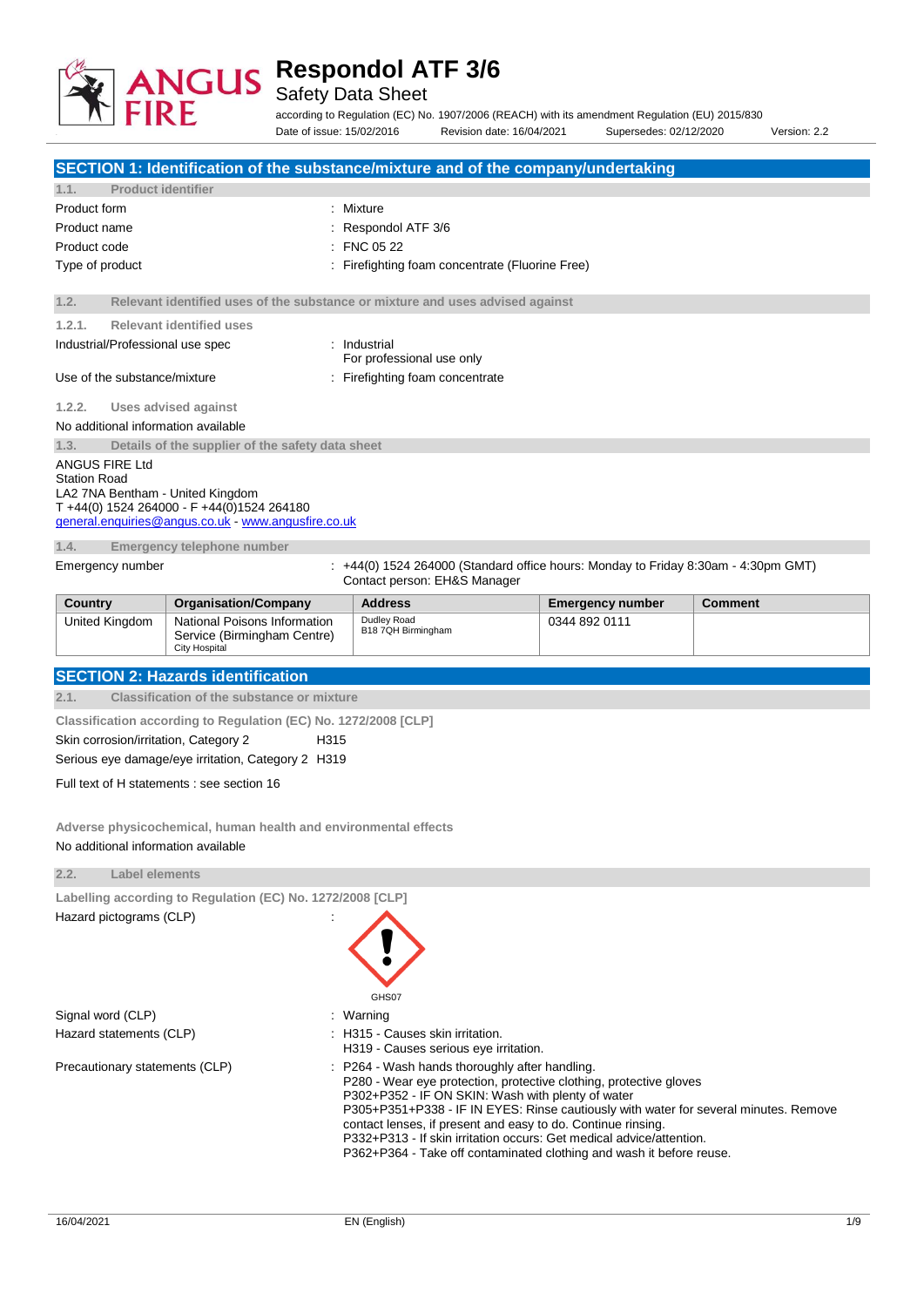# Safety Data Sheet

according to Regulation (EC) No. 1907/2006 (REACH) with its amendment Regulation (EU) 2015/830

### **2.3. Other hazards**

PBT: not relevant – no registration required

vPvB: not relevant – no registration required

### **SECTION 3: Composition/information on ingredients**

### **3.1. Substances**

### Not applicable

**3.2. Mixtures**

| <b>Name</b>                                                                 | <b>Product identifier</b>                                                                               | $\frac{9}{6}$ | <b>Classification according to</b><br><b>Regulation (EC) No.</b><br>1272/2008 [CLP] |
|-----------------------------------------------------------------------------|---------------------------------------------------------------------------------------------------------|---------------|-------------------------------------------------------------------------------------|
| 1,2-propanediol<br>substance with national workplace exposure limit(s) (GB) | (CAS-No.) 57-55-6<br>(EC-No.) 200-338-0<br>(REACH-no) 01-2119456809-23                                  | $4 - 10$      | Not classified                                                                      |
| 1-butoxy-2-propanol                                                         | (CAS-No.) 5131-66-8<br>(EC-No.) 225-878-4<br>(EC Index-No.) 603-052-00-8<br>(REACH-no) 01-2119475527-28 | $4 - 10$      | Skin Irrit. 2, H315<br>Eye Irrit. 2, H319                                           |
| Sulfuric acid, mono-C8-10 (even numbered)-alkyl esters,<br>sodium salts     | (CAS-No.) 85338-42-7<br>(EC-No.) 939-332-4<br>(REACH-no) 01-2119972287-26                               | $1 - 4$       | Acute Tox. 4 (Oral), H302<br>Skin Irrit. 2, H315<br>Eye Dam. 1, H318                |
| Sodium laureth sulphate                                                     | (CAS-No.) 68891-38-3<br>(EC-No.) 500-234-8<br>(REACH-no) 01-2119488639-16                               | $1 - 4$       | Skin Irrit. 2, H315<br>Eye Dam. 1, H318<br>Aquatic Chronic 3, H412                  |
| 1-dodecanol                                                                 | (CAS-No.) 112-53-8<br>(EC-No.) 203-982-0<br>(REACH-no) 01-2119485976-15                                 | $0.1 - 1$     | Eye Irrit. 2, H319<br>Aquatic Acute 1, H400<br>Aquatic Chronic 2, H411              |
| 1-tetradecanol                                                              | (CAS-No.) 112-72-1<br>(EC-No.) 204-000-3<br>(REACH-no) 01-2119485910-33                                 | $0.1 - 1$     | Eye Irrit. 2, H319<br>Aquatic Chronic 1, H410                                       |

### **Specific concentration limits:**

| <b>Name</b>                                                             | <b>Product identifier</b>                                                 | <b>Specific concentration limits</b>                                     |
|-------------------------------------------------------------------------|---------------------------------------------------------------------------|--------------------------------------------------------------------------|
| Sulfuric acid, mono-C8-10 (even numbered)-alkyl esters,<br>sodium salts | (CAS-No.) 85338-42-7<br>(EC-No.) 939-332-4<br>(REACH-no) 01-2119972287-26 | $(10=<$ C < 20) Eye Irrit. 2, H319<br>$(20 = C < 100)$ Eye Dam. 1, H318  |
| Sodium laureth sulphate                                                 | (CAS-No.) 68891-38-3<br>(EC-No.) 500-234-8<br>(REACH-no) 01-2119488639-16 | $(5 = C < 10)$ Eye Irrit. 2, H319<br>$(10 = < C < 100)$ Eye Dam. 1, H318 |

Full text of H-statements: see section 16

| <b>SECTION 4: First aid measures</b>                                                                                                                                                                                              |                                                                                                                                                                                   |
|-----------------------------------------------------------------------------------------------------------------------------------------------------------------------------------------------------------------------------------|-----------------------------------------------------------------------------------------------------------------------------------------------------------------------------------|
| Description of first aid measures<br>4.1.                                                                                                                                                                                         |                                                                                                                                                                                   |
| First-aid measures general                                                                                                                                                                                                        | : Never give anything by mouth to an unconscious person. If you feel unwell, seek medical<br>advice (show the label where possible).                                              |
| First-aid measures after inhalation                                                                                                                                                                                               | : Allow affected person to breathe fresh air. Allow the victim to rest.                                                                                                           |
| First-aid measures after skin contact                                                                                                                                                                                             | Wash with plenty of water. Wash contaminated clothing before reuse. If skin irritation occurs:<br>Get medical advice/attention.                                                   |
| First-aid measures after eye contact                                                                                                                                                                                              | Rinse cautiously with water for several minutes. Remove contact lenses, if present and easy to<br>do. Continue rinsing. If eye irritation persists: Get medical advice/attention. |
| First-aid measures after ingestion                                                                                                                                                                                                | : Rinse mouth. Do NOT induce vomiting. Obtain emergency medical attention.                                                                                                        |
| Most important symptoms and effects, both acute and delayed<br>4.2.                                                                                                                                                               |                                                                                                                                                                                   |
| Symptoms/effects after skin contact                                                                                                                                                                                               | : Causes skin irritation.                                                                                                                                                         |
| Symptoms/effects after eye contact                                                                                                                                                                                                | : Causes serious eye irritation.                                                                                                                                                  |
| $\mathcal{L}$ , and the set of the set of the set of the set of the set of the set of the set of the set of the set of the set of the set of the set of the set of the set of the set of the set of the set of the set of the set |                                                                                                                                                                                   |

**4.3. Indication of any immediate medical attention and special treatment needed** Treat symptomatically.

|             | <b>SECTION 5: Firefighting measures</b>                        |                                                                                                       |
|-------------|----------------------------------------------------------------|-------------------------------------------------------------------------------------------------------|
| 5.1.        | <b>Extinguishing media</b>                                     |                                                                                                       |
|             | Suitable extinguishing media<br>Unsuitable extinguishing media | : No specific measures are necessary. This product is a fire extinguishing medium.<br>Not applicable. |
| 5.2.        | Special hazards arising from the substance or mixture          |                                                                                                       |
| Fire hazard |                                                                | : No fire hazard.                                                                                     |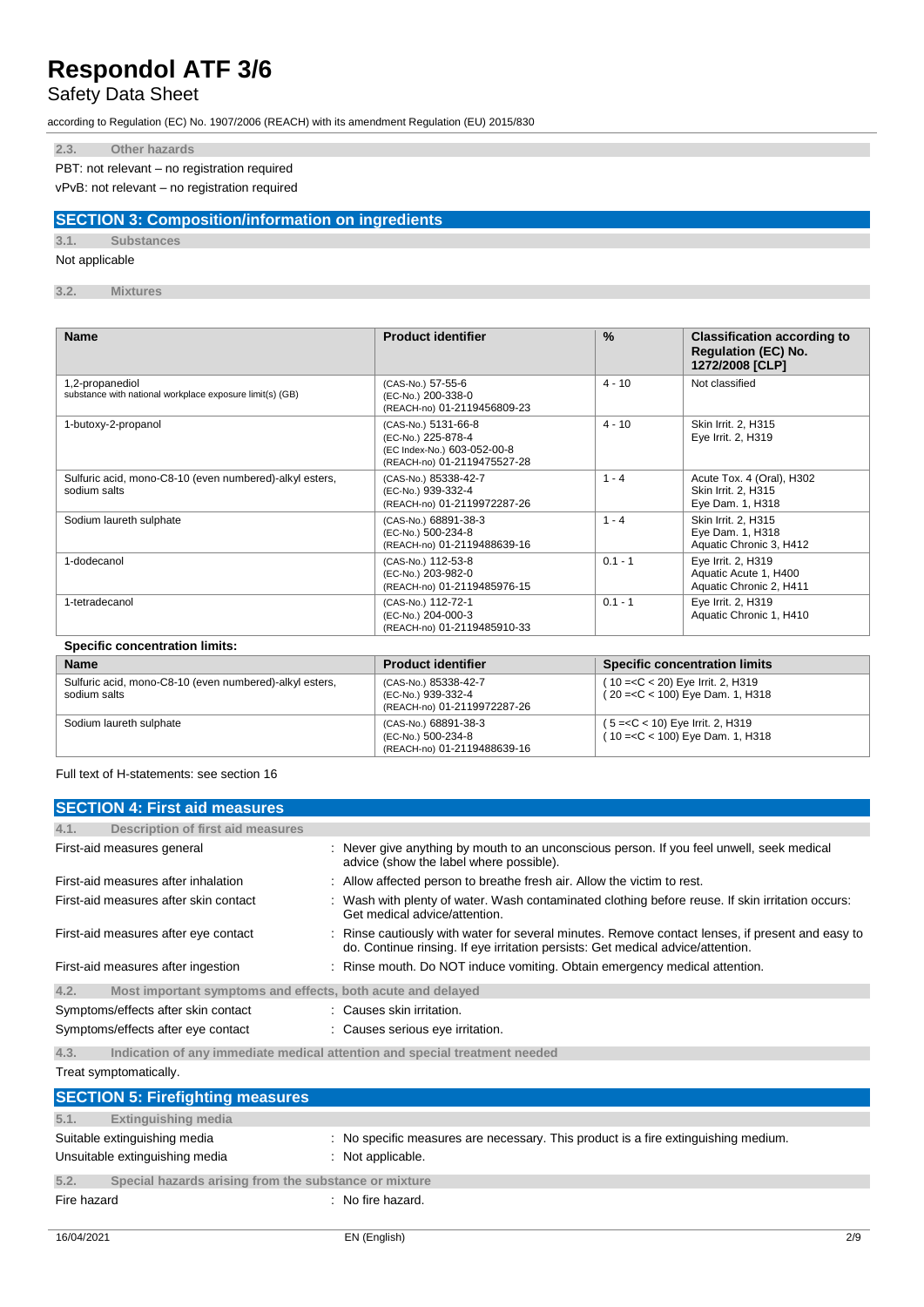### Safety Data Sheet

according to Regulation (EC) No. 1907/2006 (REACH) with its amendment Regulation (EU) 2015/830

| 5.3.                      | <b>Advice for firefighters</b>                                         |                                                                                                                                                                                                                                                                          |
|---------------------------|------------------------------------------------------------------------|--------------------------------------------------------------------------------------------------------------------------------------------------------------------------------------------------------------------------------------------------------------------------|
| Firefighting instructions |                                                                        | Not applicable.                                                                                                                                                                                                                                                          |
|                           | Protection during firefighting                                         | Not applicable.                                                                                                                                                                                                                                                          |
|                           | <b>SECTION 6: Accidental release measures</b>                          |                                                                                                                                                                                                                                                                          |
| 6.1.                      |                                                                        | Personal precautions, protective equipment and emergency procedures                                                                                                                                                                                                      |
| 6.1.1.                    | For non-emergency personnel                                            |                                                                                                                                                                                                                                                                          |
|                           | Emergency procedures                                                   | Evacuate unnecessary personnel.                                                                                                                                                                                                                                          |
| 6.1.2.                    | For emergency responders                                               |                                                                                                                                                                                                                                                                          |
|                           | Protective equipment                                                   | Do not attempt to take action without suitable protective equipment. For further information<br>refer to section 8: "Exposure controls/personal protection".                                                                                                             |
| 6.2.                      | <b>Environmental precautions</b>                                       |                                                                                                                                                                                                                                                                          |
|                           |                                                                        | Prevent entry to sewers and public waters. Notify authorities if product enters sewers or public waters.                                                                                                                                                                 |
| 6.3.                      | Methods and material for containment and cleaning up                   |                                                                                                                                                                                                                                                                          |
|                           | Methods for cleaning up                                                | Soak up spills with inert solids, such as clay or diatomaceous earth as soon as possible. Collect<br>spillage. Store away from other materials.                                                                                                                          |
| 6.4.                      | Reference to other sections                                            |                                                                                                                                                                                                                                                                          |
|                           | 8. Exposure controls/personal protection. 13. Disposal considerations. |                                                                                                                                                                                                                                                                          |
|                           | <b>SECTION 7: Handling and storage</b>                                 |                                                                                                                                                                                                                                                                          |
| 7.1.                      | Precautions for safe handling                                          |                                                                                                                                                                                                                                                                          |
|                           | Precautions for safe handling                                          | Avoid contact with skin and eyes. Wear recommended personal protective equipment. Read<br>and follow manufacturer's recommendations. Handle in accordance with good industrial<br>hygiene and safety procedures. Read and follow the Safety Data Sheet (SDS) before use. |
|                           | Hygiene measures                                                       | : Wash hands thoroughly after handling.                                                                                                                                                                                                                                  |
| 7.2.                      | Conditions for safe storage, including any incompatibilities           |                                                                                                                                                                                                                                                                          |
|                           | Storage conditions                                                     | Store in original container. Keep container tightly closed. Store at temperatures not exceeding<br>60°C (140°F) (intermittent). Protect from sunlight. Protect from freezing. Keep/Store away from<br>incompatible materials.                                            |
| 7.3.                      | Specific end use(s)                                                    |                                                                                                                                                                                                                                                                          |

Firefighting foam concentrate.

| <b>SECTION 8: Exposure controls/personal protection</b>                 |               |           |  |  |
|-------------------------------------------------------------------------|---------------|-----------|--|--|
| 8.1.<br><b>Control parameters</b>                                       |               |           |  |  |
| $1,2$ -propanediol (57-55-6)                                            |               |           |  |  |
| United Kingdom<br>WEL TWA (mg/m <sup>3</sup> )<br>474 mg/m <sup>3</sup> |               |           |  |  |
| $10 \text{ ma/m}^3$                                                     |               |           |  |  |
| United Kingdom                                                          | WEL TWA (ppm) | $150$ ppm |  |  |

**8.2. Exposure controls**

### **Appropriate engineering controls:**

Ensure adequate ventilation. Follow the exposure limits given on this material safety data sheet.

### **Personal protective equipment:**

Wear recommended personal protective equipment.

#### **Hand protection:**

Wear protective gloves (Recommended: Protective index 6, corresponding > 480 minutes of permeation time according to EN 374): nitrile rubber (NBR) - 0.2 mm coating thickness

#### **Eye protection:**

Sealed safety goggles

### **Skin and body protection:**

Wear suitable protective clothing. Wear suitable protective clothing

### **Respiratory protection:**

In case of insufficient ventilation, wear suitable respiratory equipment (recommended filter type A2/P2)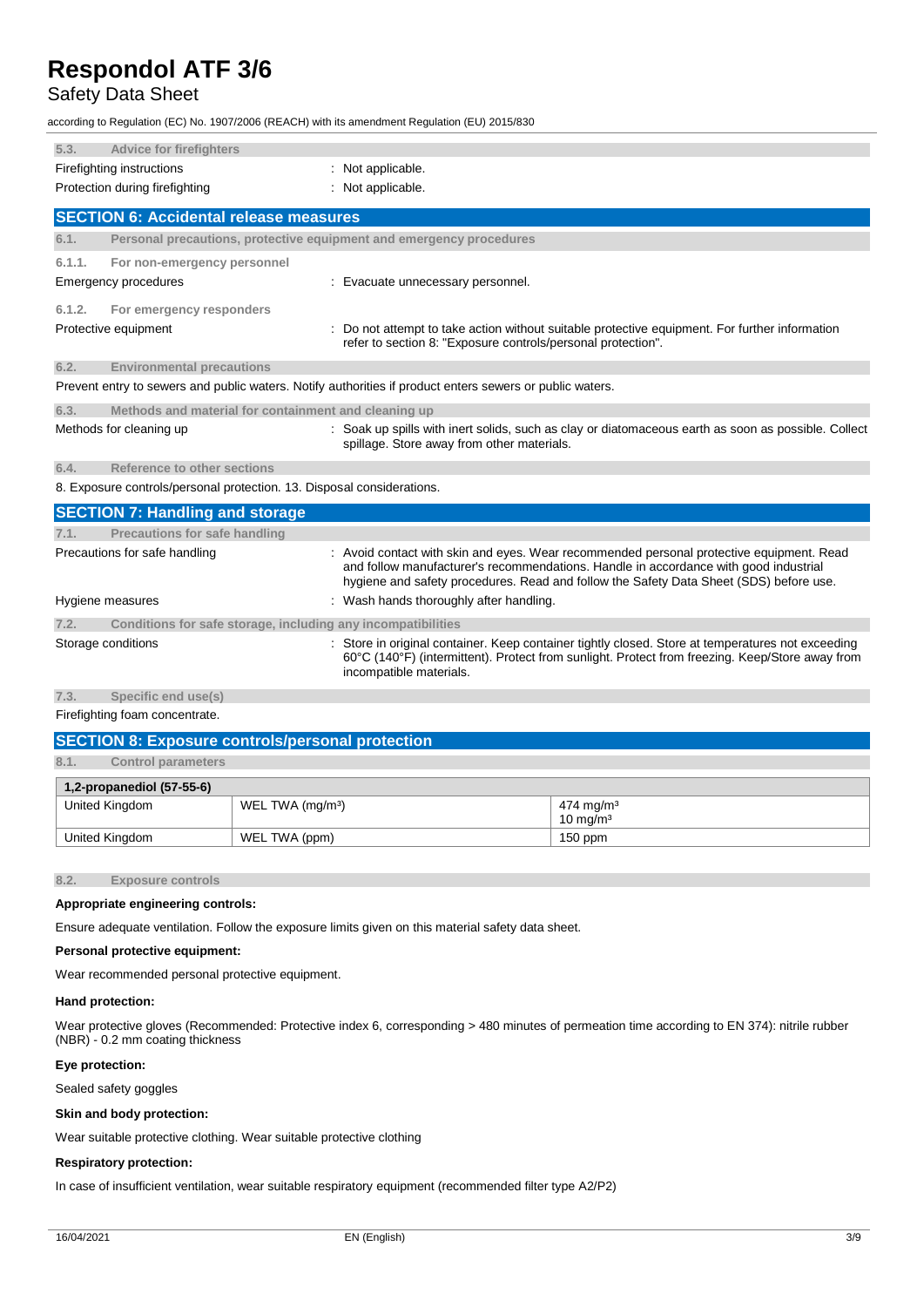### Safety Data Sheet

according to Regulation (EC) No. 1907/2006 (REACH) with its amendment Regulation (EU) 2015/830

### **Thermal hazard protection:**

Wear thermal protective clothing, when necessary.

### **Environmental exposure controls:**

Contain spills. Prevent releases. Observe national regulations on emissions. Ensure all national/local regulations are observed.

### **Other information:**

Do not eat, drink or smoke when using this product.

### **SECTION 9: Physical and chemical properties 9.1. Information on basic physical and chemical properties** Physical state in the state in the state of the state in the state in the state in the state in the state in the state in the state in the state in the state in the state in the state in the state in the state in the state Colour : Light yellow. Odour : Characteristic. Odour threshold **in the contract of the contract of the contract of the contract of the contract of the contract of the contract of the contract of the contract of the contract of the contract of the contract of the contra** pH : 7 - 8 Relative evaporation rate (butylacetate=1) : No data available Melting point **in the case of the case of the case of the case of the case of the case of the case of the case of the case of the case of the case of the case of the case of the case of the case of the case of the case of** Freezing point : -6 °C Boiling point **in the case of the case of the case of the case of the case of the case of the case of the case of the case of the case of the case of the case of the case of the case of the case of the case of the case of** Flash point : > 100 °C Auto-ignition temperature **interest and the Contract Contract Auto-** : No data available Decomposition temperature : No data available Flammability (solid, gas) : No data available Vapour pressure in the settlement of the settlement of the No data available Relative vapour density at 20 °C : No data available Relative density **in the case of the COV** Relative density **in the case of the COV** Relative density Density : 1.02 - 1.04 Solubility : No data available : No data available Log Pow **: No data available** Viscosity, kinematic intervals of the state of the No data available Viscosity, dynamic **intervalse in the Contract of Contract Available** : No data available Explosive properties **in the set of the set of the S** and S in No data available Oxidising properties **in the contract of the Contract August** 2012 : No data available Explosive limits **Explosive Limits Explosive Limits Explosive Limits Explosive Limits EXPLOSIVE 2019**

**9.2. Other information**

No additional information available

|       | <b>SECTION 10: Stability and reactivity</b>                                                   |
|-------|-----------------------------------------------------------------------------------------------|
| 10.1. | <b>Reactivity</b>                                                                             |
|       | The product is stable and non reactive under normal conditions of use, storage and transport. |
| 10.2. | <b>Chemical stability</b>                                                                     |
|       | Stable under normal conditions.                                                               |
| 10.3. | Possibility of hazardous reactions                                                            |
|       | No dangerous reactions known under normal conditions of use.                                  |
| 10.4. | <b>Conditions to avoid</b>                                                                    |
|       | Incompatible materials. Extremely high or low temperatures.                                   |
| 10.5. | Incompatible materials                                                                        |
|       | Alkali metals. Oxidizing agent. Water reactive substances.                                    |
| 10.6. | Hazardous decomposition products                                                              |
|       | Carbon oxides. Sulphur oxides. Nitrogen oxides (NOx). Sodium oxides.                          |
|       | <b>SECTION 11: Toxicological information</b>                                                  |
| 11.1. | Information on toxicological effects                                                          |

Acute toxicity in the contract of the contract of the contract of the contract of the contract of the contract of the contract of the contract of the contract of the contract of the contract of the contract of the contract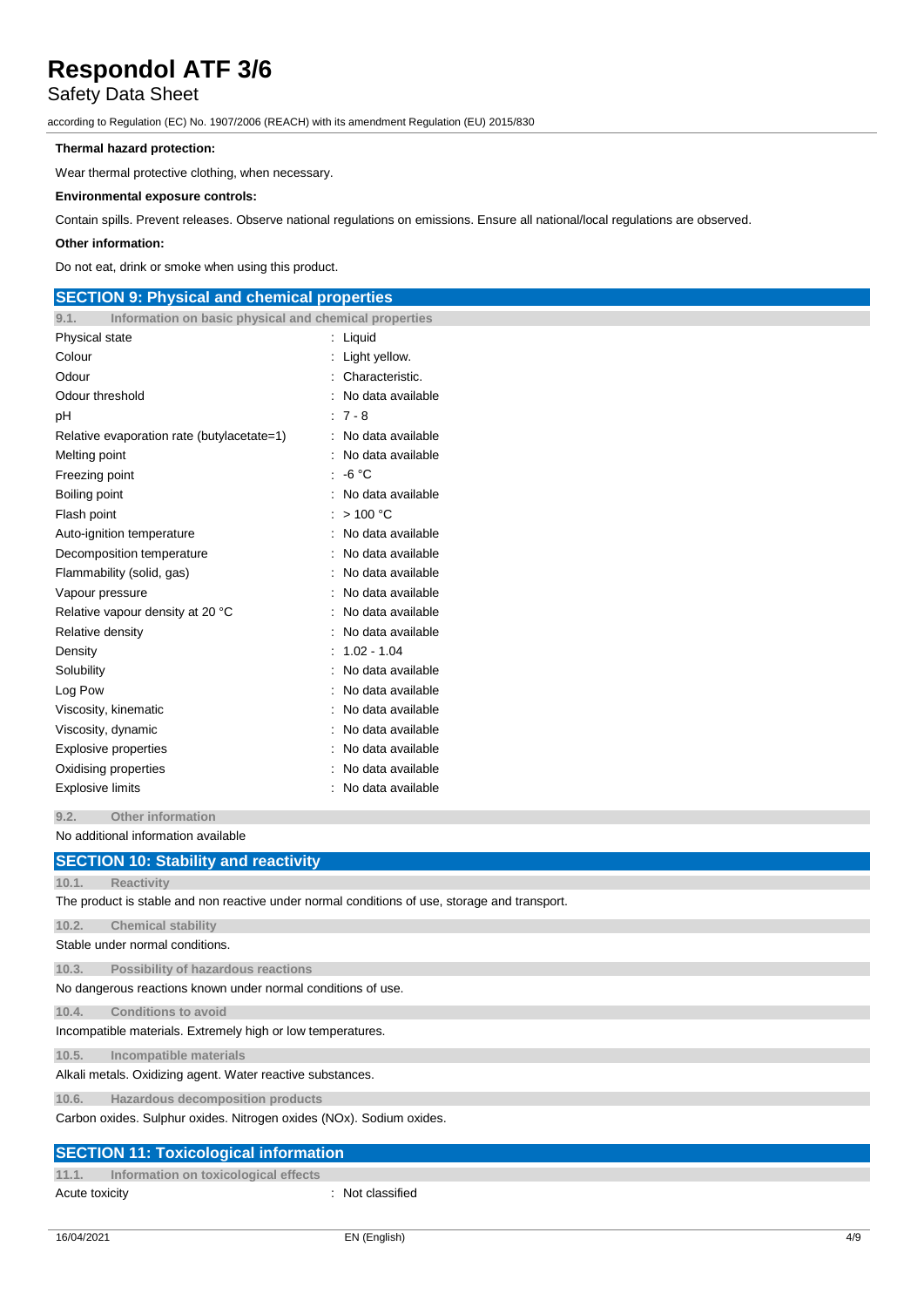# Safety Data Sheet

according to Regulation (EC) No. 1907/2006 (REACH) with its amendment Regulation (EU) 2015/830

| 1-dodecanol (112-53-8)               |                                                                                                                               |  |  |
|--------------------------------------|-------------------------------------------------------------------------------------------------------------------------------|--|--|
| LD50 oral rat                        | > 2000 mg/kg bodyweight (OECD 401: Acute Oral Toxicity, Rat, Male / female, Experimental<br>value, Oral)                      |  |  |
| LD50 dermal rabbit                   | 8000 - 12000 mg/kg bodyweight (Equivalent or similar to OECD 402, 24 h, Rabbit, Male /<br>female, Experimental value, Dermal) |  |  |
| LC50 inhalation rat (mg/l)           | > 71 mg/l (1 h, Rat, Male / female, Read-across, Inhalation (mist))                                                           |  |  |
| 1-tetradecanol (112-72-1)            |                                                                                                                               |  |  |
| LD50 oral rat                        | > 2000 mg/kg bodyweight (OECD 401: Acute Oral Toxicity, Rat, Male / female, Experimental<br>value, Oral)                      |  |  |
| LD50 dermal rabbit                   | 8000 mg/kg bodyweight (24 h, Rabbit, Male / female, Experimental value, Dermal)                                               |  |  |
| LC50 inhalation rat (mg/l)           | > 1.5 mg/l air (1 h, Rat, Male / female, Experimental value, Inhalation (vapours))                                            |  |  |
| 1-butoxy-2-propanol (5131-66-8)      |                                                                                                                               |  |  |
| LD50 oral rat                        | 3300 mg/kg bodyweight (OECD 401: Acute Oral Toxicity, Rat, Male / female, Experimental<br>value, Oral)                        |  |  |
| LD50 dermal rat                      | > 2000 mg/kg bodyweight (OECD 402: Acute Dermal Toxicity, 24 h, Rat, Male / female,<br>Experimental value, Dermal)            |  |  |
| LC50 inhalation rat (ppm)            | > 651 ppm (Equivalent or similar to OECD 403, 4 h, Rat, Male / female, Experimental value,<br>Inhalation (vapours))           |  |  |
| 1,2-propanediol (57-55-6)            |                                                                                                                               |  |  |
| LD50 oral rat                        | 22000 mg/kg (Rat, Experimental value, Oral)                                                                                   |  |  |
| LD50 dermal rabbit                   | > 2000 mg/kg bodyweight (24 h, Rabbit, Experimental value, Dermal, 14 day(s))                                                 |  |  |
| Sodium laureth sulphate (68891-38-3) |                                                                                                                               |  |  |
| LD50 oral rat                        | 4100 mg/kg bodyweight (OECD 401: Acute Oral Toxicity, Rat, Male / female, Experimental<br>value, Oral)                        |  |  |
| LD50 dermal rat                      | > 2000 mg/kg bodyweight (OECD 402: Acute Dermal Toxicity, 24 h, Rat, Male / female,<br>Experimental value, Dermal)            |  |  |
| Skin corrosion/irritation            | : Causes skin irritation.                                                                                                     |  |  |
|                                      | pH: 7 - 8                                                                                                                     |  |  |
| Serious eye damage/irritation        | : Causes serious eye irritation.                                                                                              |  |  |
|                                      | pH: 7 - 8                                                                                                                     |  |  |
| Respiratory or skin sensitisation    | Not classified                                                                                                                |  |  |
| Germ cell mutagenicity               | Not classified                                                                                                                |  |  |
| Carcinogenicity                      | Not classified                                                                                                                |  |  |
| Reproductive toxicity                | Not classified                                                                                                                |  |  |
| STOT-single exposure                 | Not classified                                                                                                                |  |  |
| STOT-repeated exposure               | Not classified                                                                                                                |  |  |
| Aspiration hazard                    | : Not classified                                                                                                              |  |  |

# **SECTION 12: Ecological information**

| 12.1.<br>Toxicity         |                                                                                                                                                       |
|---------------------------|-------------------------------------------------------------------------------------------------------------------------------------------------------|
| <b>Respondol ATF 3/6</b>  |                                                                                                                                                       |
| LC50 fish 1               | > 100 mg/l (96h; Brachydanio rerio)                                                                                                                   |
| EC50 Daphnia 1            | 139 mg/l (24h; Daphnia Magna)                                                                                                                         |
| EC50 Daphnia 2            | 100 mg/l (48h; Daphnia Magna)                                                                                                                         |
| ErC50 (algae)             | 348 mg/l (72h; Pseudokirchneriella subcapitata)                                                                                                       |
| NOEC chronic algae        | 100 mg/l (72h; Pseudokirchneriella subcapitata)                                                                                                       |
| 1-dodecanol (112-53-8)    |                                                                                                                                                       |
| LC50 fish 1               | 1.01 mg/l (96 h, Pimephales promelas, Flow-through system)                                                                                            |
| EC50 Daphnia 1            | 320 mg/l (OECD 202: Daphnia sp. Acute Immobilisation Test, 48 h, Daphnia magna)                                                                       |
| EC50 96h algae (1)        | 0.97 mg/l (Scenedesmus subspicatus, Inhibition)                                                                                                       |
| 1-tetradecanol (112-72-1) |                                                                                                                                                       |
| $LC50$ fish 1             | > 1 mg/l (OECD 203: Fish, Acute Toxicity Test, 96 h, Oncorhynchus mykiss, Semi-static<br>system, Fresh water, Experimental value)                     |
| EC50 Daphnia 1            | 3.2 mg/l (OECD 202: Daphnia sp. Acute Immobilisation Test, 48 h, Daphnia magna, Semi-<br>static system, Fresh water, Experimental value)              |
| EC50 Daphnia 2            | > 1000 mg/kg dwt (Equivalent or similar to EPA OPPTS 850.1735, 6 day(s), Heterocypris<br>incongruens, Static system, Fresh water, Experimental value) |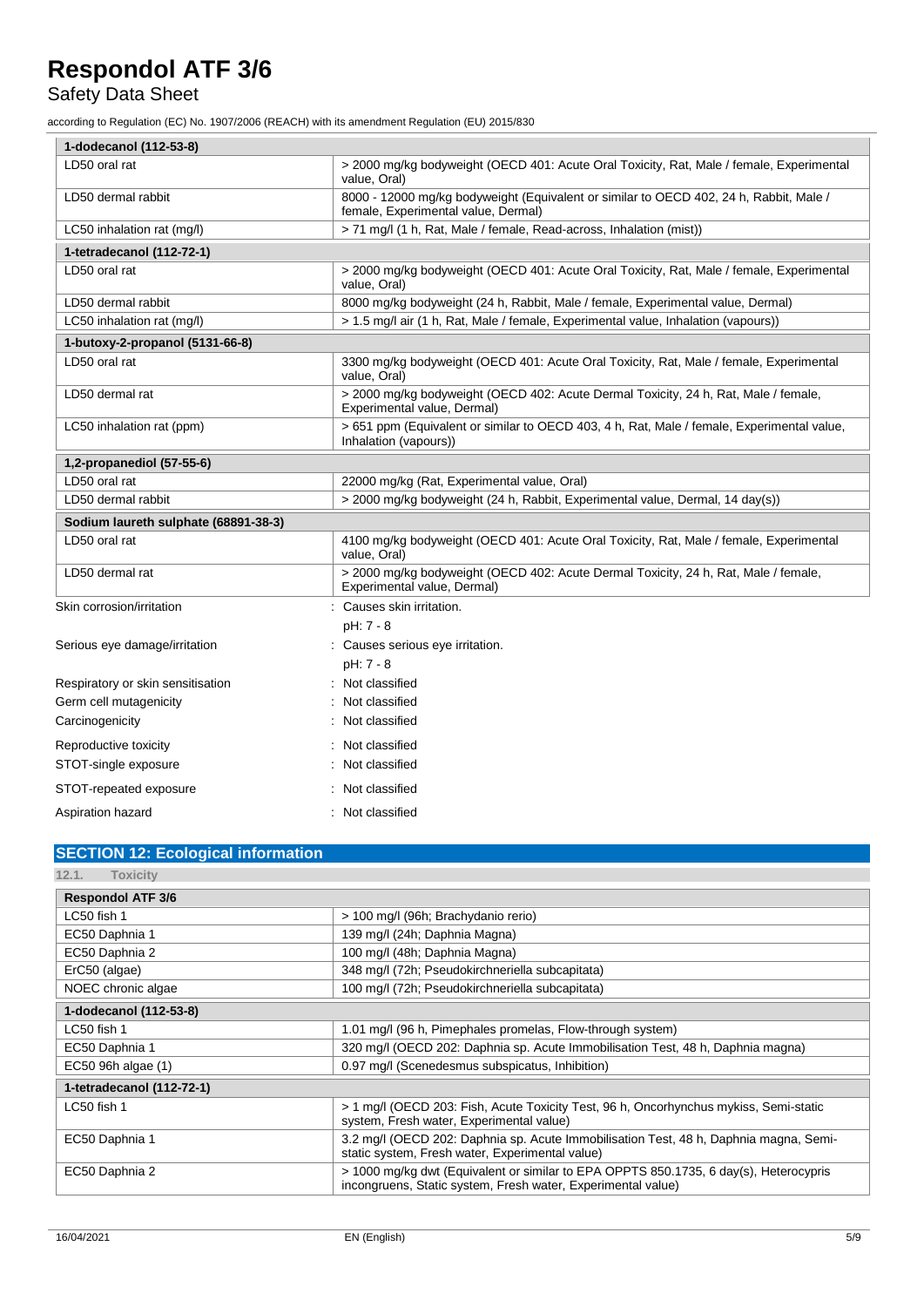# Safety Data Sheet

according to Regulation (EC) No. 1907/2006 (REACH) with its amendment Regulation (EU) 2015/830

| 1-butoxy-2-propanol (5131-66-8)      |                                                                                                                                                    |  |
|--------------------------------------|----------------------------------------------------------------------------------------------------------------------------------------------------|--|
| LC50 fish 1                          | 560 - 1000 mg/l (OECD 203: Fish, Acute Toxicity Test, 96 h, Poecilia reticulata, Static system,<br>Fresh water, Experimental value, GLP)           |  |
| EC50 Daphnia 1                       | > 1000 mg/l (OECD 202: Daphnia sp. Acute Immobilisation Test, 48 h, Daphnia magna, Static<br>system, Fresh water, Experimental value, GLP)         |  |
| EC50 96h algae (1)                   | > 1000 mg/l (Other, Pseudokirchneriella subcapitata, Static system, Fresh water, Experimental<br>value, GLP)                                       |  |
| 1,2-propanediol (57-55-6)            |                                                                                                                                                    |  |
| LC50 fish 1                          | 51600 mg/l (OECD 203: Fish, Acute Toxicity Test, 96 h, Oncorhynchus mykiss, Experimental<br>value)                                                 |  |
| LC50 fish 2                          | 40613 mg/l (Other, 96 h, Oncorhynchus mykiss, Static system, Fresh water, Experimental<br>value)                                                   |  |
| ErC50 (algae)                        | 24200 mg/l (OECD 201: Alga, Growth Inhibition Test, 72 h, Pseudokirchneriella subcapitata,<br>Static system, Fresh water, Experimental value, GLP) |  |
| Sodium laureth sulphate (68891-38-3) |                                                                                                                                                    |  |
| LC50 fish 1                          | 7.1 mg/l (OECD 203: Fish, Acute Toxicity Test, 96 h, Brachydanio rerio, Flow-through system,<br>Fresh water, Experimental value, GLP)              |  |
| EC50 Daphnia 1                       | 7.4 mg/l (OECD 202: Daphnia sp. Acute Immobilisation Test, 48 h, Daphnia magna, Static<br>system, Fresh water, Experimental value, GLP)            |  |
| ErC50 (algae)                        | 27.7 mg/l (OECD 201: Alga, Growth Inhibition Test, 72 h, Desmodesmus subspicatus, Static<br>system, Fresh water, Experimental value, GLP)          |  |

**12.2. Persistence and degradability**

| <b>Respondol ATF 3/6</b>                  |                                                                                                                |  |  |
|-------------------------------------------|----------------------------------------------------------------------------------------------------------------|--|--|
| Persistence and degradability             | The product is readily biodegradable.                                                                          |  |  |
| Biochemical oxygen demand (BOD)           | 67.5 g O2/I (5 days)                                                                                           |  |  |
| Chemical oxygen demand (COD)              | 449.9 g O2/l                                                                                                   |  |  |
| Biodegradation                            | 97 % (28 days)                                                                                                 |  |  |
| 1-dodecanol (112-53-8)                    |                                                                                                                |  |  |
| Persistence and degradability             | Biodegradable in the soil. Readily biodegradable in water.                                                     |  |  |
| ThOD                                      | 3.09 g $O2$ /g substance                                                                                       |  |  |
| BOD (% of ThOD)                           | 0.3                                                                                                            |  |  |
| 1-tetradecanol (112-72-1)                 |                                                                                                                |  |  |
| Persistence and degradability             | Readily biodegradable in water.                                                                                |  |  |
| ThOD                                      | 3.13 g $O2$ /g substance                                                                                       |  |  |
| 1-butoxy-2-propanol (5131-66-8)           |                                                                                                                |  |  |
| Persistence and degradability             | Readily biodegradable in water.                                                                                |  |  |
| 1,2-propanediol (57-55-6)                 |                                                                                                                |  |  |
| Persistence and degradability             | Biodegradable in the soil. Readily biodegradable in water.                                                     |  |  |
| Biochemical oxygen demand (BOD)           | 0.96 - 1.08 g $O2$ /g substance                                                                                |  |  |
| Chemical oxygen demand (COD)              | 1.63 g $O2$ /g substance                                                                                       |  |  |
| ThOD                                      | 1.69 g $O2$ /g substance                                                                                       |  |  |
| Sodium laureth sulphate (68891-38-3)      |                                                                                                                |  |  |
| Persistence and degradability             | Readily biodegradable in water.                                                                                |  |  |
| 12.3.<br><b>Bioaccumulative potential</b> |                                                                                                                |  |  |
| <b>Respondol ATF 3/6</b>                  |                                                                                                                |  |  |
| Bioaccumulative potential                 | The product is not expected to bioaccumulate.                                                                  |  |  |
| 1-dodecanol (112-53-8)                    |                                                                                                                |  |  |
| Log Pow                                   | 5.13 (Experimental value)                                                                                      |  |  |
| Bioaccumulative potential                 | Bioaccumable.                                                                                                  |  |  |
| 1-tetradecanol (112-72-1)                 |                                                                                                                |  |  |
| BCF other aquatic organisms 1             | 33900 (Calculated value)                                                                                       |  |  |
| Log Pow                                   | $5.94 - 6.11$                                                                                                  |  |  |
| Bioaccumulative potential                 | High potential for bioaccumulation (BCF > 5000).                                                               |  |  |
| 1-butoxy-2-propanol (5131-66-8)           |                                                                                                                |  |  |
| Log Pow                                   | 1.2 (Experimental value, OECD 117: Partition Coefficient (n-octanol/water), HPLC method, 20<br>$\rm ^{\circ}C$ |  |  |
| Bioaccumulative potential                 | Low potential for bioaccumulation (Log Kow $<$ 4).                                                             |  |  |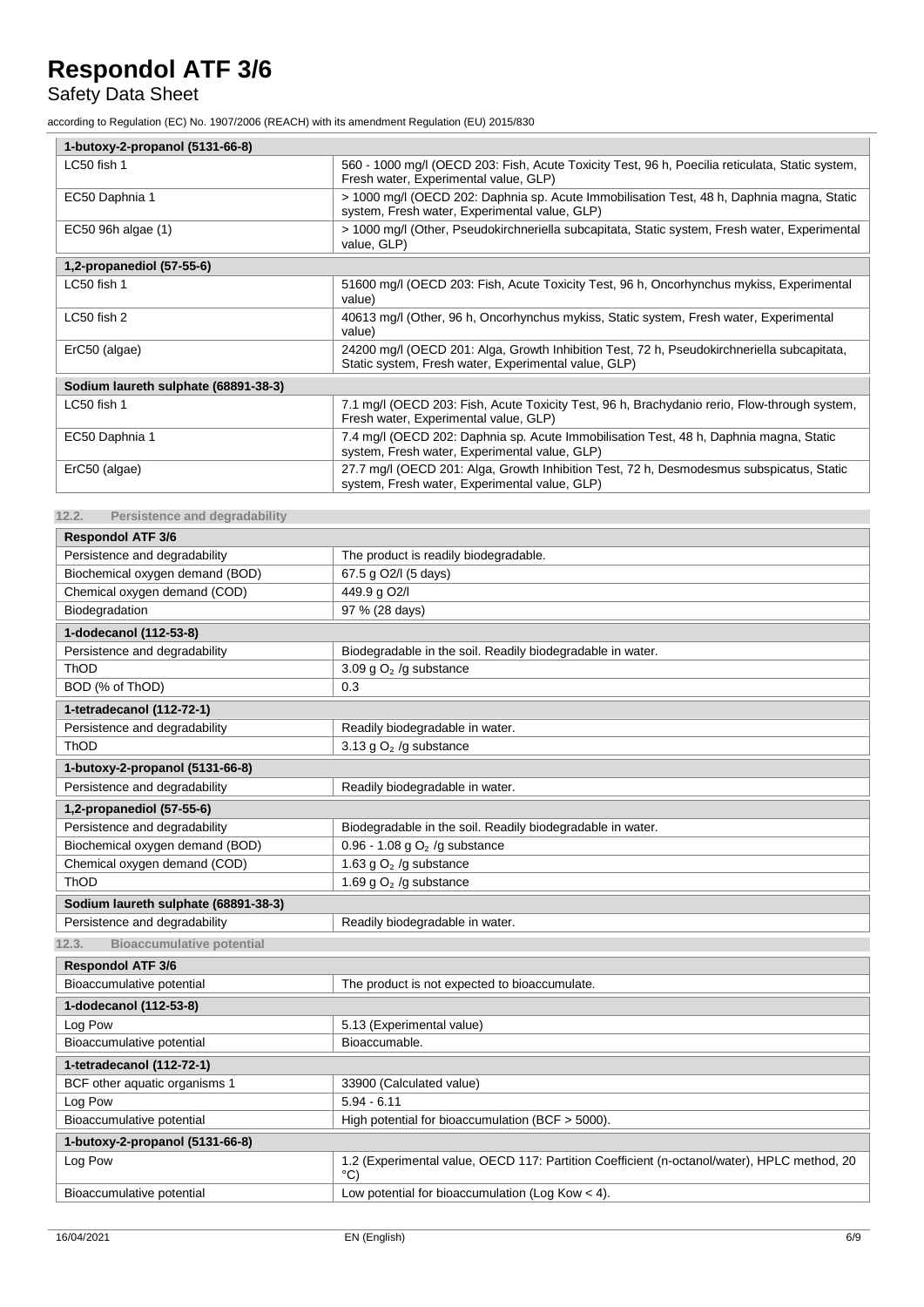### Safety Data Sheet

according to Regulation (EC) No. 1907/2006 (REACH) with its amendment Regulation (EU) 2015/830

| 1,2-propanediol (57-55-6)                          |                                                                                                                                                                                 |  |
|----------------------------------------------------|---------------------------------------------------------------------------------------------------------------------------------------------------------------------------------|--|
| BCF other aquatic organisms 1                      | 0.09                                                                                                                                                                            |  |
| Log Pow                                            | -1.07 (Experimental value, EU Method A.8: Partition Coefficient, 20.5 °C)                                                                                                       |  |
| Bioaccumulative potential                          | Not bioaccumulative.                                                                                                                                                            |  |
| Sodium laureth sulphate (68891-38-3)               |                                                                                                                                                                                 |  |
| Log Pow                                            | 0.3 (Experimental value, OECD 123: Partition Coefficient (1-Octanol/Water): Slow-Stirring<br>Method, 23 °C)                                                                     |  |
| Bioaccumulative potential                          | Low potential for bioaccumulation (Log Kow < 4).                                                                                                                                |  |
| 12.4.<br><b>Mobility in soil</b>                   |                                                                                                                                                                                 |  |
| 1-dodecanol (112-53-8)                             |                                                                                                                                                                                 |  |
| Surface tension                                    | 31.8 mN/m (23 °C, 6.4 mg/l)                                                                                                                                                     |  |
| Ecology - soil                                     | Adsorbs into the soil.                                                                                                                                                          |  |
| 1-tetradecanol (112-72-1)                          |                                                                                                                                                                                 |  |
| Surface tension                                    | $0.024$ N/m                                                                                                                                                                     |  |
| Log Koc                                            | 4.71 (log Koc, Experimental value)                                                                                                                                              |  |
| Ecology - soil                                     | Adsorbs into the soil.                                                                                                                                                          |  |
| 1-butoxy-2-propanol (5131-66-8)                    |                                                                                                                                                                                 |  |
| Surface tension                                    | 57.6 N/m (20 °C, 100 vol %)                                                                                                                                                     |  |
| Ecology - soil                                     | Low potential for adsorption in soil.                                                                                                                                           |  |
| 1,2-propanediol (57-55-6)                          |                                                                                                                                                                                 |  |
| Surface tension                                    | 71.6 mN/m (21.5 °C, 1.01 g/l, EU Method A.5: Surface tension)                                                                                                                   |  |
| Log Koc                                            | 0.46 (log Koc, Calculated value)                                                                                                                                                |  |
| Ecology - soil                                     | Highly mobile in soil.                                                                                                                                                          |  |
| Sodium laureth sulphate (68891-38-3)               |                                                                                                                                                                                 |  |
| Surface tension                                    | 33 mN/m (25 °C, 721 mg/l, BS EN 14370:2004: Surface tension)                                                                                                                    |  |
| Log Koc                                            | 0.34 (log Koc, Other, QSAR)                                                                                                                                                     |  |
| Ecology - soil                                     | Highly mobile in soil.                                                                                                                                                          |  |
| 12.5.<br><b>Results of PBT and vPvB assessment</b> |                                                                                                                                                                                 |  |
| <b>Respondol ATF 3/6</b>                           |                                                                                                                                                                                 |  |
| PBT: not relevant - no registration required       |                                                                                                                                                                                 |  |
| vPvB: not relevant - no registration required      |                                                                                                                                                                                 |  |
| Component                                          |                                                                                                                                                                                 |  |
| 1-tetradecanol (112-72-1)                          | This substance/mixture does not meet the PBT criteria of REACH regulation, annex XIII<br>This substance/mixture does not meet the vPvB criteria of REACH regulation, annex XIII |  |
| 1-butoxy-2-propanol (5131-66-8)                    | This substance/mixture does not meet the PBT criteria of REACH regulation, annex XIII<br>This substance/mixture does not meet the vPvB criteria of REACH regulation, annex XIII |  |
| 1,2-propanediol (57-55-6)                          | This substance/mixture does not meet the PBT criteria of REACH regulation, annex XIII<br>This substance/mixture does not meet the vPvB criteria of REACH regulation, annex XIII |  |
| Sodium laureth sulphate (68891-38-3)               | This substance/mixture does not meet the PBT criteria of REACH regulation, annex XIII<br>This substance/mixture does not meet the vPvB criteria of REACH regulation, annex XIII |  |
| 12.6.<br>Other adverse effects                     |                                                                                                                                                                                 |  |
| Other adverse effects                              | : An environmental hazard cannot be excluded in the event of unprofessional handling or                                                                                         |  |
|                                                    | disposal.                                                                                                                                                                       |  |

### **SECTION 13: Disposal considerations**

**13.1. Waste treatment methods**

### **Concentrate**

Prevent foam concentrate from entering ground water, surface water or storm drains. Small quantities of foam concentrate may be collected on absorbents which can then be disposed of. Disposal should be made in accordance with local, state and federal regulations. High temperature incineration is required at a minimum of 1000°C with a minimum residence time of 2 seconds.

#### Foam/Foam Solution

Prevent foam/foam solution from entering ground water, surface water or storm drains. Small quantities of foam solution may be collected on absorbents which can then be disposed of. Disposal should be made in accordance with local, state and federal regulations. High temperature incineration is required at a minimum of 1000°C with a minimum residence time of 2 seconds.

NOTE: Please consult Angus Fire for additional information regarding the disposal of foam concentrates and foam solutions or visit [https://angusfire.co.uk/use-discharge-and-disposal-of-firefighting-foam-products/.](https://angusfire.co.uk/use-discharge-and-disposal-of-firefighting-foam-products/)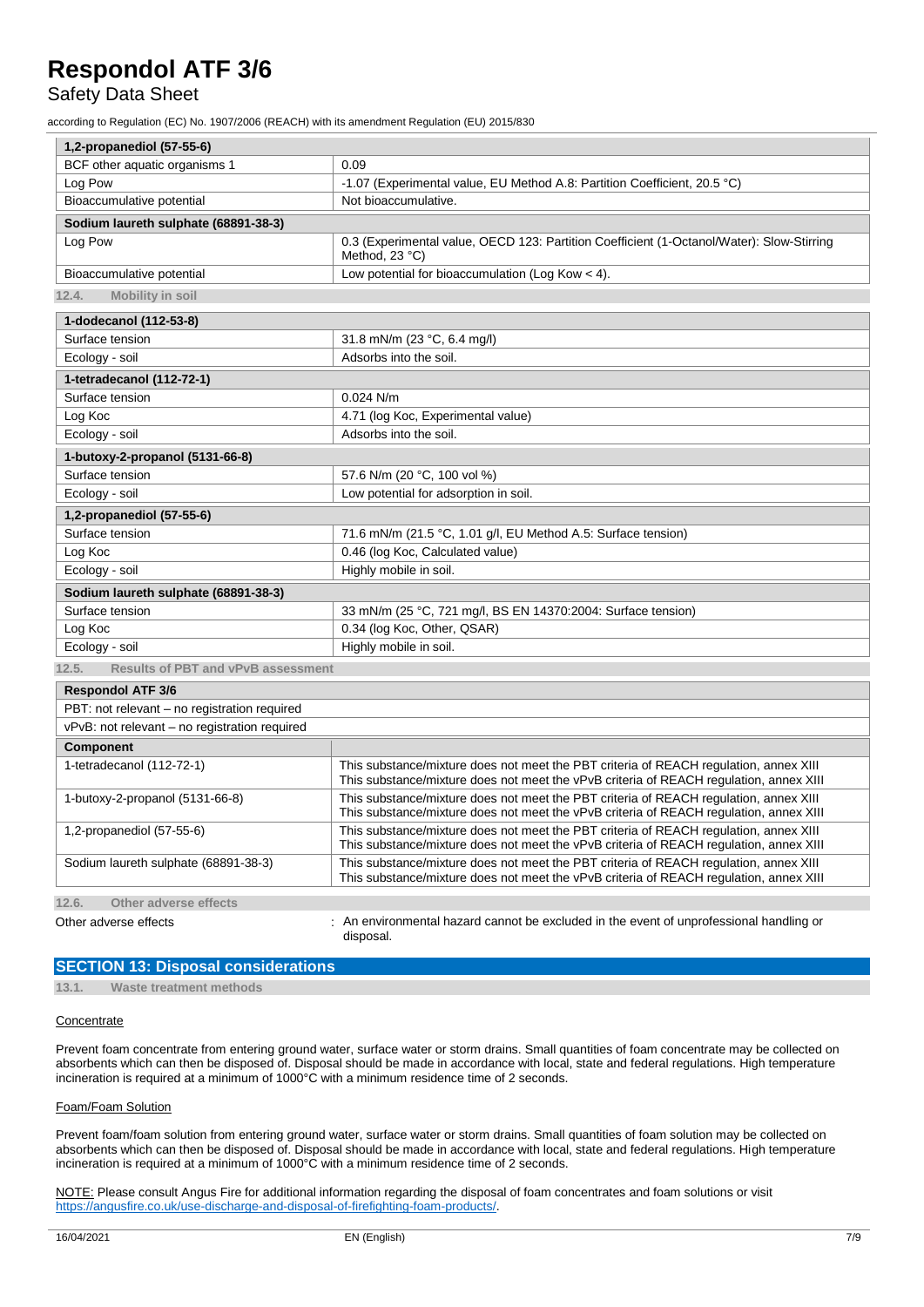### Safety Data Sheet

according to Regulation (EC) No. 1907/2006 (REACH) with its amendment Regulation (EU) 2015/830

- Product/Packaging disposal recommendations : Dispose in a safe manner in accordance with local/national regulations.
- 
- Ecology waste materials **Example 20** in Avoid release to the environment.
- European List of Waste (LoW) code : 16 03 05<sup>\*</sup> organic wastes containing dangerous substances
- 

### **SECTION 14: Transport information**

### In accordance with ADR / RID / IMDG / IATA / ADN

| <b>ADR</b>                             | <b>IMDG</b>    | <b>IATA</b>    | <b>ADN</b>     | <b>RID</b>     |
|----------------------------------------|----------------|----------------|----------------|----------------|
| UN number<br>14.1.                     |                |                |                |                |
| Not applicable                         | Not applicable | Not applicable | Not applicable | Not applicable |
| UN proper shipping name<br>14.2.       |                |                |                |                |
| Not applicable                         | Not applicable | Not applicable | Not applicable | Not applicable |
| Not applicable                         | Not applicable | Not applicable | Not applicable | Not applicable |
| Transport hazard class(es)<br>14.3.    |                |                |                |                |
| Not applicable                         | Not applicable | Not applicable | Not applicable | Not applicable |
| Not applicable                         | Not applicable | Not applicable | Not applicable | Not applicable |
| 14.4.<br>Packing group                 |                |                |                |                |
| Not applicable                         | Not applicable | Not applicable | Not applicable | Not applicable |
| <b>Environmental hazards</b><br>14.5.  |                |                |                |                |
| Not applicable                         | Not applicable | Not applicable | Not applicable | Not applicable |
| No supplementary information available |                |                |                |                |

**14.6. Special precautions for user**

### **- Overland transport**

### Not applicable

**- Transport by sea**

### Not applicable

**- Air transport**

### Not applicable

**- Inland waterway transport**

### Not applicable

**- Rail transport**

### Not applicable

**14.7. Transport in bulk according to Annex II of Marpol and the IBC Code**

Not applicable

### **SECTION 15: Regulatory information**

**15.1. Safety, health and environmental regulations/legislation specific for the substance or mixture**

### **15.1.1. EU-Regulations**

| The following restrictions are applicable according to Annex XVII of the REACH Regulation (EC) No 1907/2006:                                                                                                                                                                                                                    |                                         |  |
|---------------------------------------------------------------------------------------------------------------------------------------------------------------------------------------------------------------------------------------------------------------------------------------------------------------------------------|-----------------------------------------|--|
| 3(b) Substances or mixtures fulfilling the criteria for any of the following hazard classes or<br>categories set out in Annex I to Regulation (EC) No 1272/2008: Hazard classes 3.1 to 3.6, 3.7<br>adverse effects on sexual function and fertility or on development, 3.8 effects other than<br>narcotic effects, 3.9 and 3.10 | Respondol ATF 3/6 - 1-butoxy-2-propanol |  |

Contains no substance on the REACH candidate list

Contains no REACH Annex XIV substances

### **15.1.2. National regulations**

| <b>France</b><br>Occupational diseases                                         | : RG 84 - Affections engendrées par les solvants organiques liquides à usage professionnel<br>RG 66 - Rhinites et asthmes professionnels |     |
|--------------------------------------------------------------------------------|------------------------------------------------------------------------------------------------------------------------------------------|-----|
| Germany                                                                        |                                                                                                                                          |     |
| Reference to AwSV                                                              | : Water hazard class (WGK) 1, Slightly hazardous to water (Classification according to AwSV,<br>Annex 1)                                 |     |
| 12th Ordinance Implementing the Federal<br>Immission Control Act - 12. BlmSchV | : Is not subject of the 12. BlmSchV (Hazardous Incident Ordinance)                                                                       |     |
| 16/04/2021                                                                     | EN (English)                                                                                                                             | 8/9 |